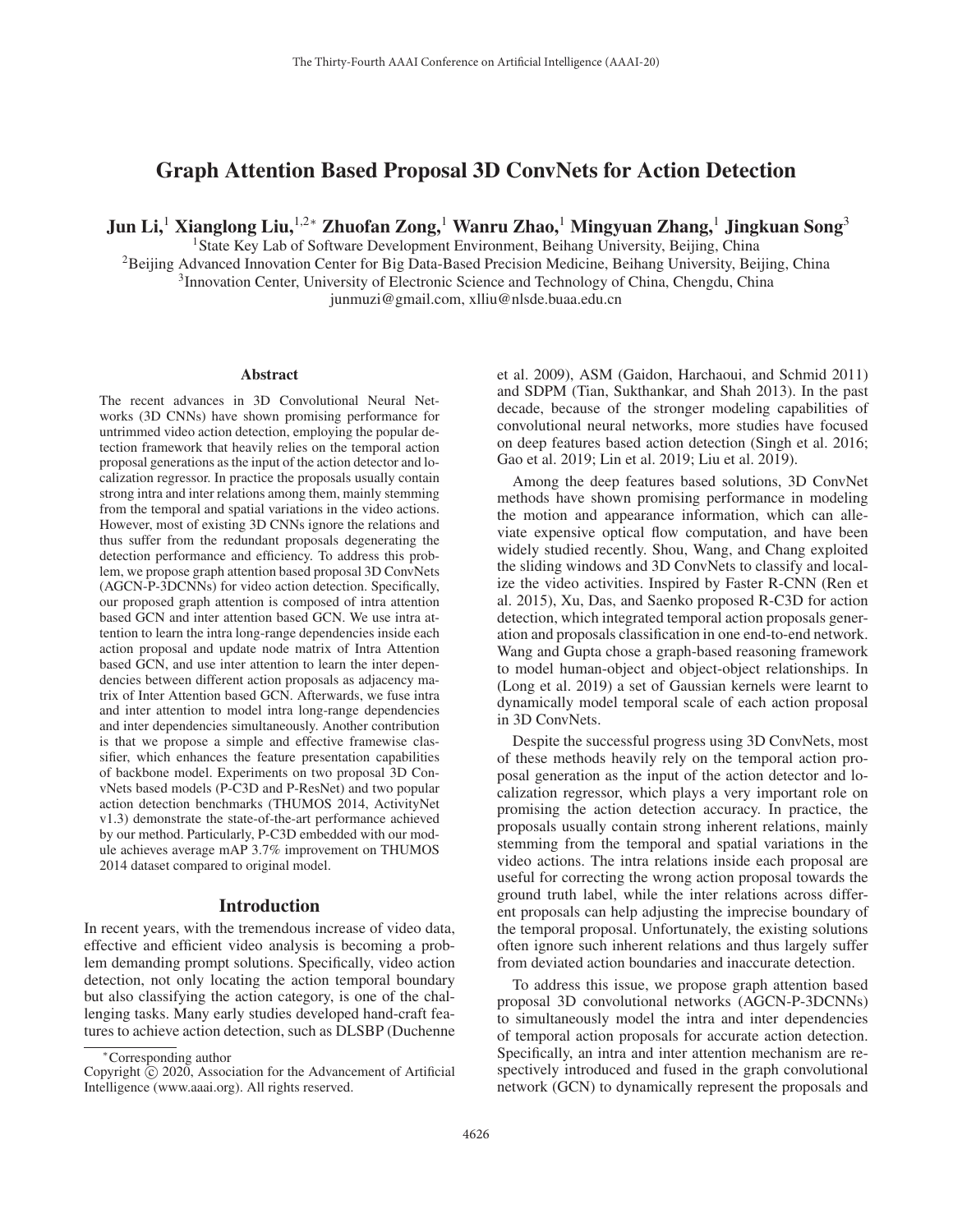capture their dependencies. The intra attention mechanism enables the 3D CNNs to learn discriminative feature representation for proposals, by modeling long-range dependencies of pixels inside single proposal. The inter attention mechanism learns the adaptive dependencies among the proposals, which tends to adjust the imprecise boundary of the temporal proposal. The overall architecture with our graph attention module is depicted in Figure 1.

As we all know, there is a large performance gap for 3D CNNs between different training methods that are training from scratch and training based pretrained model (Hara, Kataoka, and Satoh 2017). Inspired by the facts above, we propose to use a framewise classifier to train the proposal 3D CNNs firstly, and then use these well-trained parameters to initialize the graph attention based proposal 3D CNNs, as Figure 1 shows. Properly speaking, we define a framewise classifier to constrain the backbone subnet and train a more precise 3D ConvNet model with stronger abilities of feature modeling. Meanwhile, considering that most of the current proposal based action detection frameworks only focus on the proposal level optimization and ignore the frame level optimization, we combine the coarse-grained (proposal level) action detector and fine-grained (frame level) framewise classifier to optimize the training process.

To our best knowledge, we are the first to study the intra and inter relations of the action proposals in video action detection, and devise an attention based GCN module for 3DC-NNs that prominently boosts the video action detection performance. Besides, we use framewise classifier to improve the performance of backbone subnet, forming our graph attention based proposal 3D CNNs with framewise classifier constraint (FC-AGCN-P-3DCNNs) for action detection. Our method serves as a generic module that can be applied in many 3D CNNs for untrimmed video action detection. Our proposed FC-AGCN-3DCNNs achieves the state-of-the-art performance on the THUMOS 2014 and ActivityNet v1.3 datasets for the temporal action detection task.

#### Related work

Attention Attention is a popular mechanism that has been applied in many fields. (Bahdanau, Cho, and Bengio 2014) presented the attention mechanism, a model that is able to automatically (soft-)search for parts of a source sentence related to the prediction of a target word, in the domains of neural machine translation. Later, based on attention mechanisms, (Vaswani et al. 2017) introduced Transformer and dispensed with recurrence and convolutions. As a result of the surprising performance of attention mechanism, in the filed of computer vision, (X. et al. 2015) proposed "soft" and "hard" attention and applied attention in image caption generation. (Wang et al. 2017) presented residual attention network for image classification. (Wang et al. 2018) introduced the non-local neural network and applied it in video classification, static image recognition, object detection/segmentation and pose estimation. (Wang et al. 2019) proposed a graph attention convolution with learnable kernel shapes to dynamically adapt to the structure of the objects. Graph Convolutional Networks (GCNs) To deal with non Euclidean structure data, graph based machine learning has



Figure 1: The architecture of P-3DCNNs embedded with our attention based GCN and framewise classifier modules. The model includes backbone subnet, RPN subnet, framewise classifier subnet and action detector subnet.

been developed. Due to the fact that CNNs can not deal with non Euclidean structure data, GCNs have been widely used in recent years. In the early years, (Scarselli et al. 2008) introduced graph neural networks (GNNs), which extended existing neural network methods for processing the data represented in graph domains. Different from GNNs, (Kipf and Welling 2016) introduced a layer-wise propagation rule for neural network models motivated from a first-order approximation of spectral graph convolutions. Meanwhile, since CNNs can not model graph structure data directly, GCNs have been widely used in recent years (Simonovsky and Komodakis 2017; Shi et al. 2019; Jiang et al. 2019; Li et al. 2019). (Simonovsky and Komodakis 2017) were the first to apply graph convolutions to point cloud classification. The graph attention networks presented by (Busbridge et al. 2017) are able to specify different weights to different nodes in a neighborhood. (Jiang et al. 2019) introduced graph learning-convolutional network (GLCN) integrating both graph learning and graph convolution.

# Method

In this section, we will first introduce the 3DCNNs based video action detection framework equipped with the proposed attention based GCN module, and then elaborate the corresponding technical details.

### The Framework

Our proposed temporal action detection framework, called Framewise Classifier Constraint Graph Attention based Proposal 3D ConvNets (FC-AGCN-P-3DCNNs) mainly consists of four parts (Backbone subnet, RPN subnet, Framewise Classifier subnet and Action Detector subnet). The overview of our model is visualized as Figure 1 shown. The input of our FC-AGCN-P-3DCNNs is a long clip of video frames (e.g., 768 frames) and forward them to a 3D ConvNets based backbone. The output of this backbone is the feature maps  $\mathbf{Z} = {\mathbf{z}_i \in \mathbb{R}^{C \times H \times W}, i = 1, \cdots, L}$ , where  $C, L, H$  and  $W$  denote the number of channels, the length of the feature maps in temporal dimension, height and width in spatial dimension respectively. To generate the anchor temporal action proposals, we use Region Proposal Network (RPN) (Ren et al. 2015; Xu, Das, and Saenko 2017) to pre-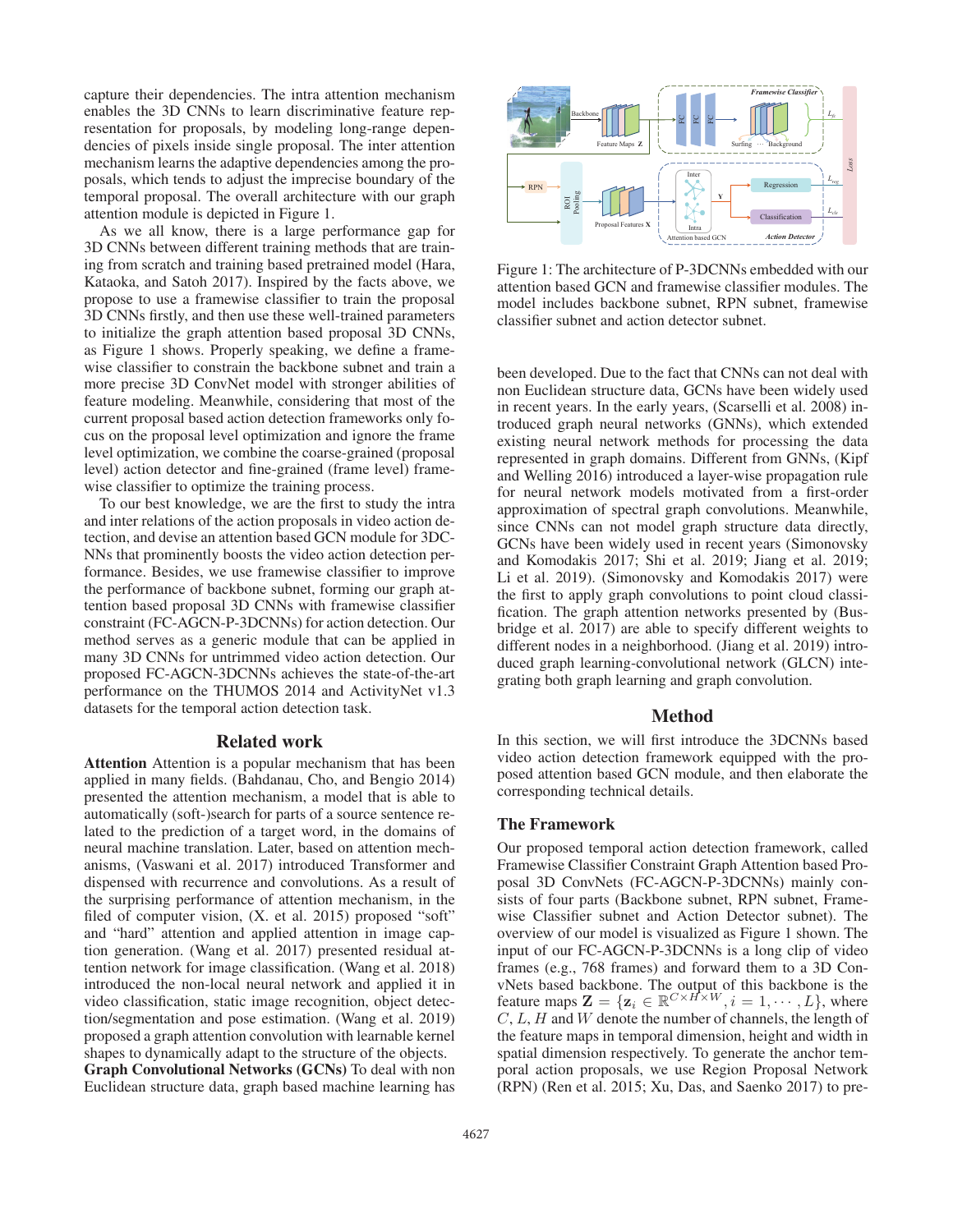

Figure 2: The architecture of our attention based GCN module. This module includes intra attention based GCN and inter attention based GCN submodules.

dict potential proposal segments with respect to anchor segments and a binary label indicating whether the predicted proposal contains an action or not. The NMS selected (we omit the NMS in Figure 1 for simplicity) output through RoI Pooling layer to generate the fixed-size proposal features  $\mathbf{X} \in \mathbb{R}^{N \times C \times T \times H' \times W'}$  for each variable-length volume proposal, where N is the total number of the temporal action proposals,  $C, T, H'$  and  $W'$  represent the number of channel, the length in temporal and spatial dimensions for one temporal action proposal, respectively.

The proposal features **X** passing through our attention based GCN module will be enhanced into temporal action proposal features  $Y \in \mathbb{R}^{N \times C \times T \times H' \times W'}$ . Our attention based GCN module includes inter attention based GCN and intra attention based GCN, which build the corresponding inter and intra dependencies of the temporal action proposals respectively. To be more specific, as shown in Figure 1, intra attention learns the long-range dependencies inside each proposal for node matrix of the graph, while inter attention learns the dependencies between different proposals to form a adaptive adjacency matrix in the graph. And then we regress and classify the feature enhanced proposals **Y** to corresponding temporal boundary and activity categories, respectively. As Figure 1 shows, we use loss function  $L_{cls}$ and  $L_{reg}$  to accomplish the proposal level activity classification and boundary prediction respectively. Besides, for feature maps **Z**, we use framewise classifier to enhance the backbone feature representation abilities. We will present more detailed design in later section.

### Attention based Graph Convolutional Network

In practice, our attention based graph convolutional network modules learn the inter and intra dependencies of the temporal action proposals and enhance the action detection capabilities of the network. As Figure 2 shows, our attention based graph convolutional network is composed of two submodules, that are, intra attention based GCN and inter atten-

tion based GCN. In the following paragraphs, we first review the concepts about graph convolutional network. As (Wang and Gupta 2018) shows, a GCN can be written as

$$
Y = AXW, \tag{1}
$$

where **A** is the adjacency graph matrix. The node matrix **X** represents proposal features, output of the RPN subnet in Figure 1 (here RoI Pooling is omitted for simplicity), and **W** is the learnable weight matrix.

As above Equation 1 shows, **A** and **X** are usually the fixed values for the given graph. Thus, for video action detection, the fixed **A** can not express the dynamic dependencies among these temporal action proposals. Motivated by GAT (Busbridge et al. 2017), we propose inter attention to learn the adjacency matrix **A** adaptively. At the same time, the pixels inside one temporal action proposal may effect each others. Inspired by non-local operation (Wang et al. 2018), we use intra attention to learn the long-range dependencies in each action proposal and update the node matrix **X**. In this paper, we learn inter dependences between different temporal action proposals (Inter Attention based GCN) and intra long-range dependences among pixels inside one temporal action proposal (Intra Attention based GCN).

Then we will elaborate our attention based graph convolutional network module, as shown in Figure 2, which includes intra attention based GCN and inter attention based GCN submodules. The inputs and outputs for our graph attention module are the temporal action proposals **X** and the enhance proposals **Y** respectively. To reduce the expensive computation as well as to learn the dependencies of the temporal action proposals, we use  $\theta_1$  and  $f_{einsum}$  operations to compute the pairwise similarity or the attention coefficients between every two proposals for both intra and inter attention based GCN, as follows:

$$
\hat{\mathbf{X}} = f_{einsum} \circ \theta_1(\mathbf{X}),\tag{2}
$$

where  $\theta_1$  is a  $1 \times 1 \times 1$  3D convolution. It simplifies the computation for  $f_{einsum}$  by reducing the number of channels, and adds learnable parameters for every temporal action proposals.  $f_{einsum}$  is an Einstein summation convention function for many common multi-dimensional, linear algebraic array operations, which compute the relationships between any two parametered action proposals.  $\{ \mathbf{X} | \hat{\mathbf{x}}_{i,j} \in$  $\mathbb{R}^{TH'W' \times TH'W'}, i, j \in \{1, 2, 3, ..., N\}\}$  is the relation matrix of the temporal action proposals. **X** is a  $N \times N$  matrix and each of its elements is a  $TH'W' \times TH'W'$  matrix.  $\hat{\mathbf{x}}_{\mathbf{i},\mathbf{j}}$ denotes the relationship between  $i$ th and  $j$ th temporal action proposal.

Intra Attention based GCN For intra attention, we want to learn the long-range dependencies among pixels inside each action proposal for each node of node matrix in graph. As we have the relation matrix  $X$  of temporal action proposals, inspired by (Wang et al. 2018), we only need to resize every diagonal elements  $\hat{\mathbf{x}}_{i,i}$  in the **X** to  $C \times T \times H' \times W'$  because the pixels inside each  $\hat{\mathbf{x}}_{i,i}$  have relation to each others. To obtain the relations, we use  $f_{diag}$  to pick up the diagonal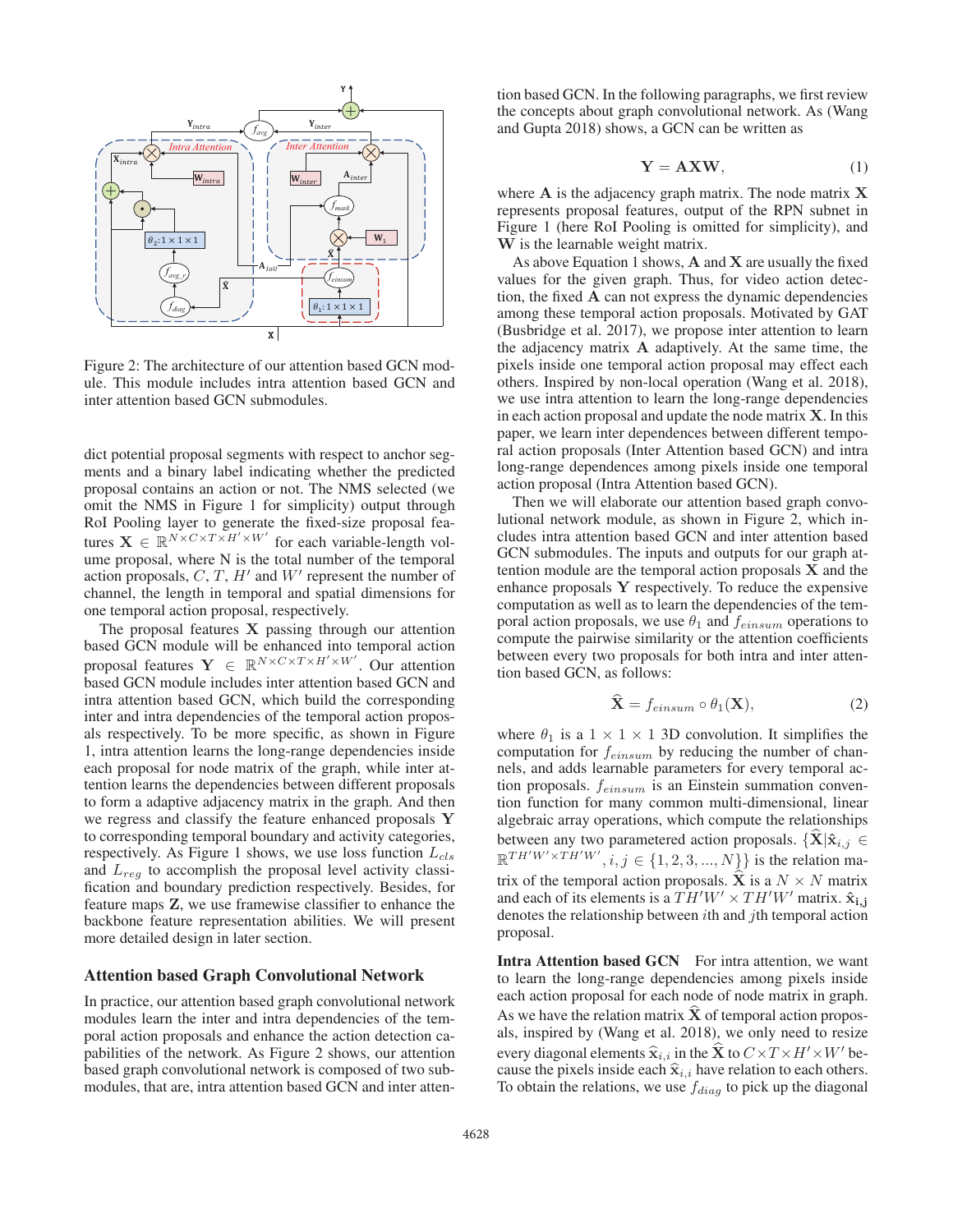elements, which record the intra relations of every proposals. And then we use  $f_{avg,r}$  to calculate the average along rows or columns for every matrix of these N matrices and resume the channel dimension via function  $\theta_2$  (1 × 1 × 1 3D) convolution), obtaining the response matrix for each temporal action proposal. To utilize the "shortcut connection" to update the nodes  $X$ , we use non-linear function  $Sigmoid$  to normalize the learned relation matrix as shown in Figure 2. It can be written as

$$
\mathbf{X}_{intra} = \mathbf{X} \cdot (1 + Sigmoid \circ \theta_2 \circ f_{avg.r} \circ f_{diag}(\widehat{\mathbf{X}})). \tag{3}
$$

Then, as Figure 2 shows, we can obtain the output  $Y_{intra}$ of our attention based graph convolutional network

$$
\mathbf{Y}_{intra} = \mathbf{A}_{IoU} \mathbf{X}_{intra} \mathbf{W}_{intra},\tag{4}
$$

where  $W_{intra}$  is the learnable parameter matrix for graph convolutional network,  $A_{IoU}$  records the Intersection over Union (IoU) for every two temporal action proposals.

Inter Attention based GCN For inter attention, we want to learn the adjacent matrix in the graph, which can reflect the dynamic dependencies among the proposals. The same as intra attention based GCN, we still use **X**- as the input. Inspired by (Busbridge et al. 2017), to obtain the dynamic adaptive adjacency matrix **A**inter, we only need to make every elements  $\hat{\mathbf{x}}_{\mathbf{i},\mathbf{j}}$  in **X** to be a single real valued coefficients. Thus, we use a parametered matrix  $\mathbf{W}_1 \in \mathbb{R}^{1 \times TH'W'TH'W'}$ to make **X** to be  $N \times N$  dimensions matrix with every elements is a real valued coefficient (we omit the matrix reshape operation for simplicity). Then non-linear function LeakyReLU is used to enhance the representation ability. Next transfer to zero the elements whose corresponding proposals have no intersections with each other using the mask function  $f_{mask}$ . After that, non-linear function  $Softmax$  is used to normalize the adjacency matrix, respectively.

$$
\mathbf{A}_{inter} = Softmax \circ f_{mask}(LeakyReLU(\mathbf{W}_1 \mathbf{X}), \mathbf{A}_{IoU}).
$$

We define the output  $Y_{inter}$  of inter attention based graph convolutional network as follows:

$$
Y_{inter} = A_{inter} X W_{inter}.
$$
 (5)

Intra and Inter Attention based GCN Fusion As Figure 2 shows, we use  $f_{avg}$  function to fuse intra attention based GCN  $Y_{intra}$  and inter attention based GCN  $Y_{inter}$  as follows:

$$
\mathbf{Y} = f_{avg}(\mathbf{Y}_{intra}, \mathbf{Y}_{inter}) = \frac{1}{2}(\mathbf{Y}_{intra} + \mathbf{Y}_{inter}).
$$
 (6)

We omit the BN and ReLU operations between  $Y_{intra}$ and  $f_{avg}$  in Figure 2 and Equation 6 (it is the same with  $Y_{inter}$  and  $f_{avg}$ ), when fusing  $Y_{intra}$  and  $Y_{inter}$  to form our attention based graph convolutional network. Besides, as we have  $A_{inter}$  and  $X_{intra}$ , there is another naive fusion method

$$
\mathbf{Y} = \mathbf{A}_{inter} \mathbf{X}_{intra} \mathbf{W}_{other},\tag{7}
$$

where  $A_{inter}$ ,  $X_{intra}$  and  $W_{other}$  are the learned adjacency matrix, the node matrix and the learnable parameter matrix, respectively. We will discuss the naive fusion method in the experiments section.

### Framewise Classifier

In this section, we will narrate our framewise classifier and describe the design of loss function. The goal of our framewise classifier is to constrain the feature maps **Z** at frame level and perform frame level classification. Therefore, we need to resume the length of **Z** in temporal dimension because the 3D convolutional and 3D pooling layers in backbone subnet have down sampled the size of the feature maps of the input video clip. In general, we can use deconvolutional layers to resume the temporal length. However, up sampling via deconvolution will bring lots of uncertained errors, so it is very difficult to train the up sampling network. As a result of the above considerations, we simply classify feature maps **Z** along the temporal axis of **Z**, rather than the original temporal of the input video clip. In other words, our proposed framewise classifier is aimed at feature maps. The designed framewise classifier is simply and effective.

As Figure 1 shows, our framewise classifier consists of three FC layers. The inputs of the framewise classifier are the feature maps **Z**. Our framewise classifier classifies the feature maps **Z** along temporal dimension. As the temporal length of **Z** is L, the batch size of the classifier is L. The first FC layer reduces the feature dimension from  $n = C \times H \times W$  into a middle level dimension n', and then the second FC enhances the feature learning. The input and the output number of the second FC are the same, and  $n'$  is unchanged. Afterwards, we use the third FC to transfer the feature dimension of  $Z$  from  $n$  into the specified class number  $n''$ , where  $n''$  is the number of activity categories of the corresponding dataset. Next, we use cross entropy loss to optimize the framewise classifier training. Specifically speaking, for feature maps **Z**, we define the loss function for the framewise classifier as

$$
L_{fc} = \frac{1}{N_{fc}} \sum_{i=1}^{N_{fc}} l_{cls}(\mathbf{a}_i, a_i^*),
$$
 (8)

where  $l_{cls}(\mathbf{a}_i, a_i^*)$  is a softmax loss function for feature  $\mathbf{z}_i$ classification in feature maps  $\mathbf{Z}$ .  $\mathbf{a}_i$  is the predicted probability vector of the feature  $z_i$  for each category, and  $a_i^*$  is the ground truth label.  $N_{fc}$  stands for the number of the feature  $z_i$  in  $\mathbf{Z}$ , equal to  $L$  in this paper.

# Formulation

Similar to (Xu, Das, and Saenko 2017; Ren et al. 2015), we define the proposals classification and regression loss as follows (since both the classification loss and regression loss of RPN subnet are very similar to those defined below, we omit RPN loss in this paper, however, we reserve the corresponding RPN loss while conducting experiments.)

$$
L_{cls} = \frac{1}{N_{cls}} \sum_{i=1}^{N_{cls}} l_{cls}(\mathbf{p}_i, p_i^*),
$$
 (9)

$$
L_{reg} = \frac{1}{N_{reg}} \sum_{i=1}^{N_{reg}} \mathbb{I}(p_i^* > 0) l_{reg}(t_i, t_i^*),
$$
 (10)

where  $\mathbf{p}_i$  is the predicted probability vector of the *i*th temporal action proposal for each category, and  $p_i^*$  is the ground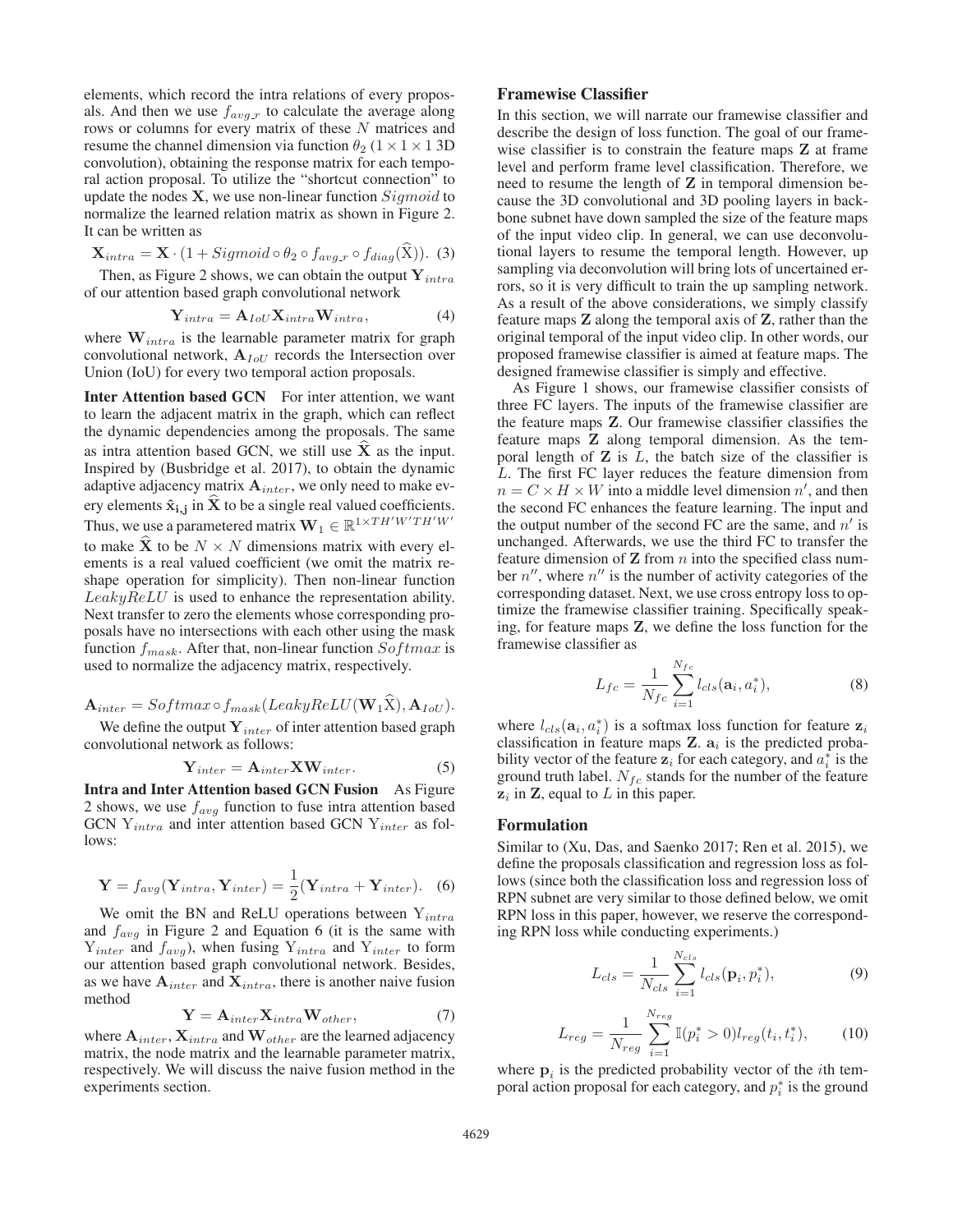truth label,  $p_i^* \in \{0, 1, 2, ..., K\}$ , K is the number of the categories.  $\mathbb{I}(\cdot)$  is the indicator function which takes 1 if the condition holds, or 0 otherwise (here we let the background label be 0 for convenience).  $l_{reg}$  is the smooth L1 loss function for temporal action proposals regression task.  $N_{cls}$  and  $N_{req}$  are the batch size and the number of the temporal action proposals.  $t_i = (t_i^c, t_i^l)$  represents predicted relative offset to temporal action proposal, while  $t_i^* = (\hat{t}_i^c, \hat{t}_i^l)$  represents the ground truth action region relative offset to temporal action proposal. For the ith temporal action proposal regression, we adopt the parameterizations of the 2 coordinates as follows:

$$
t_i^c = (c_i - c_i^a)/l_i, \t t_i^l = \log(l_i/l_i^a),
$$
  
\n
$$
\hat{t}_i^c = (c_i^* - c_i^a)/l_i^*, \hat{t}_i^l = \log(l_i^*/l_i^a),
$$
\n(11)

where  $c_i$ ,  $c_i^a$  and  $c_i^*$  are for the predicted action region center location, action proposal region center location and ground truth action region center location respectively.  $l_i$ ,  $l_i^a$  and  $l_i^*$ are the predicted action region length, action proposal region length and the ground truth action region length respectively.

Thus, the total loss can be written as (we omit RPN subnet classification and regression loss for simplicity.)

$$
Loss = \lambda_1 L_{fc} + \lambda_2 L_{cls} + \lambda_3 L_{reg}, \tag{12}
$$

where  $\lambda_i$  is used to balance the weights of different modules. We simply set all  $\lambda_i$  to be 1 in our experiment, treating all modules as the same weight in training.

In practice, we first train our framewise classifier module based proposal 3D CNNs without the AGCN module to get the well-trained model parameters. Afterwards, we train the proposal 3D convolutional networks equipped with both AGCN and framewise classifier modules.

### Experiments

In this section, we evaluate our proposed FC-AGCN-P-3DCNN model on two popular public datasets (THUMOS 2014, ActivityNet v1.3). Specifically, we use two kinds of proposal 3D ConvNets (C3D or ResNet34 as backbone) to demonstrate the effectiveness of our proposed modules.

THUMOS 2014 (Jiang et al. 2014) It includes two tasks, action recognition and temporal action detection. The temporal action detection task contains 20 activity classes. It includes 2765 trimmed videos of these 20 actions in UCF101 for training, 200 and 213 untrimmed videos with temporal annotations for the validation and the test sets respectively. Most of the videos consist of more than one action instance.

ActivityNet v1.3 (Fabian Caba Heilbron and Niebles 2015) ActivityNet includes two versions (v1.2 and v1.3). In our experiments, we use the latest release 1.3 of ActivityNet, which contains 200 activity categories samples from 203 activity classes and 19994 videos in total. It includes untrimmed video classification and activity detection. It is divided into training, validation and test sets with ratio 2:1:1. It has 10024, 4926 and 5044 videos for training, validation and test sets. However, actually, we have download 9193, 4499 and 4616 videos for training, validation and test sets in that some youtube URLs are now unavailable.

## Implementation Details

For both models and datasets, we decompress the videos into frames at 25 frames per second (fps), and create a buffer of 768 frames. The input for the network is the 30.7s video clip.

Backbone with C3D We implement our graph attention module with framewise constraint mainly on  $R$ -C3D<sup>1</sup> model, which is written in pytorch. For THUMOS 2014, the learning rate is kept fixed at 10−<sup>4</sup> for first 3 epochs and is decreased to 10−<sup>5</sup> for the last 2 epochs. We choose 10 anchor segments with specific scale values [2, 4, 5, 6, 8, 9, 10, 12, 14, 16]. We use Sports-1M pretrained model to initialize the training. For ActivityNet v1.3, the learning rate is still kept fixed at  $10^{-4}$  for first 6 epochs and is decreased to  $10^{-5}$  for the last 2 epochs on ActivityNet v1.3. We choose 37 anchor segments with specific scale values [1, 1.25, 1.5, 1.75, 2, 2.5, 3, 3.5, 4, 4.5, 5, 5.5, 6, 7, 8, 9, 10, 11, 12, 14, 16, 18, 20, 22, 24, 28, 32, 36, 40, 44, 52, 60, 68, 76, 84, 92, 100]. We use ActivityNet pretrained model to initialize the training. The learning rate of our module is 10 times larger than basic model for both datasets. The output volume features of RoI Pooling layer with the size  $512 \times 4 \times 2 \times 2$ 

Backbone with ResNet34 We also choose 10 anchor segments for THUMOS 2014, which is the same as C3D backbone. For THUMOS 2014, the learning rate is kept fixed at  $10^{-4}$  for first 4 epochs and is decreased to  $10^{-5}$  for the last 2 epochs. We use UCF-101 pretrained model to initialize the training. Specificially, our AGCN module inserts after layer4 and the input volume features of AGCN module with the size  $512 \times 6 \times 2 \times 2$ .

#### Comparison with State-of-the-art Methods

To begin with, we show the comparison results on THU-MOS 2014 dataset. We compare FC-AGCN-P-C3D model with state-of-the-art methods, as shown in Table 1, our proposed methods achieve almost superior action detection results and outperforms previous work when IoU larger than 0.2 on the test set of THUMOS 2014. The "Average" column denotes the average value of first 7 columns. Our FC-AGCN-P-C3D model, compared against original R-C3D model, has a 3.7% improvement on average. Simultaneously, our AGCN-P-C3D obtains 2.6% relative improvement, especially better performance improvement for high IoU thresholds. Moreover, we compare with state-of-the-art methods on ActivityNet v1.3 dataset. As Table 2 shows, our FC-AGCN-P-C3D can obtain the best performance.

To further analyze the effectiveness of our AGCN module, we show the every category accuracy at IoU threshold with 0.5 on THUMOS 2014 dataset. From Figure 3, we can see R-C3D equipped with AGCN module obtain better detection accuracy on most categories of THUMOS 2014 dataset, especially, for "Pole Vault", we get 14.1% improvement compared against original R-C3D model.

We also test our proposed module with another backbone (ResNet34) on THUMOS 2014. As Table 3 shows, our proposed model (FC-AGCN-P-ResNet34) obtains improved performance on THUMOS 2014 for all IoU thresholds.

<sup>1</sup> https://github.com/sunnyxiaohu/R-C3D.pytorch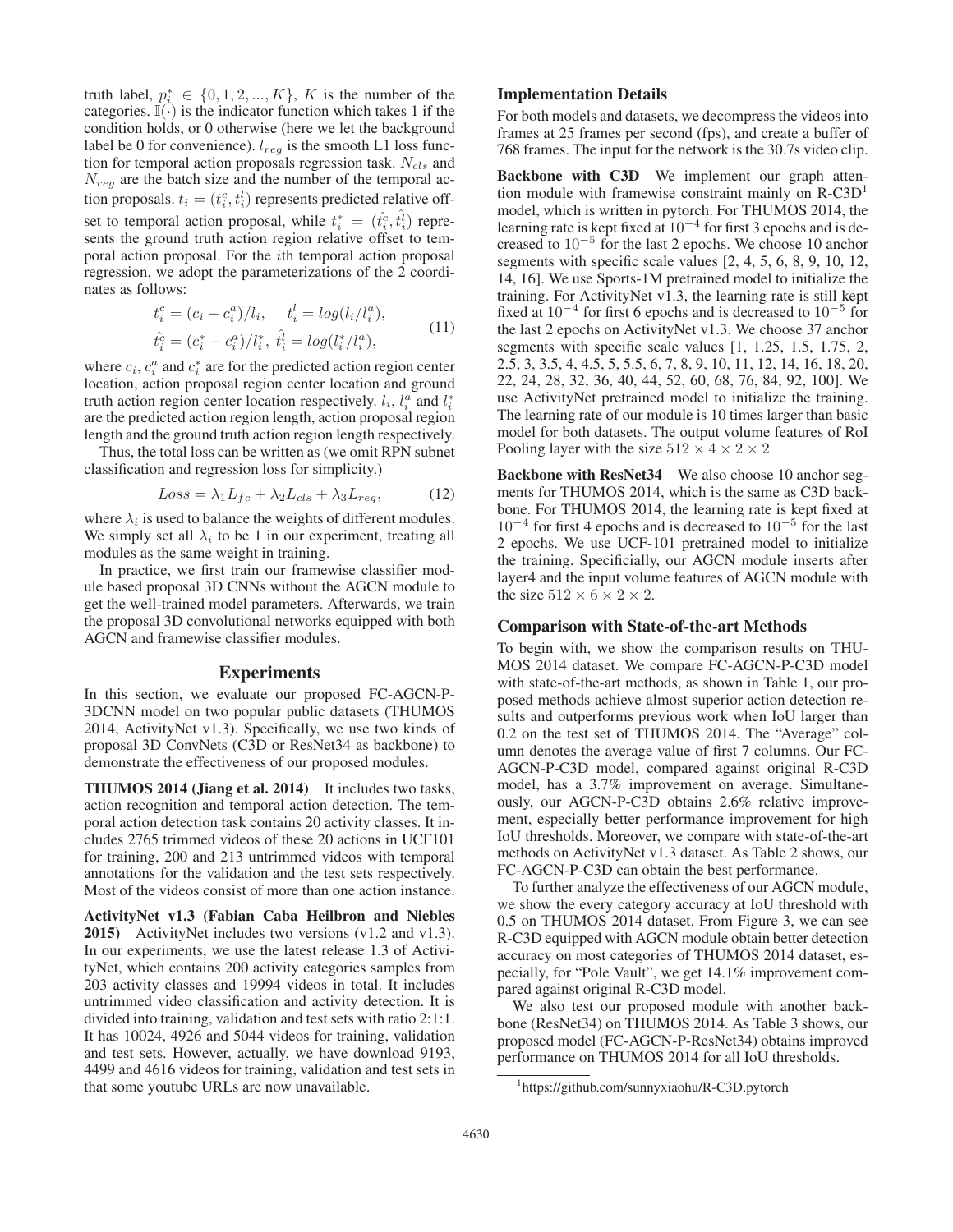| Methods                                    |      | IoU                      |      |                          |      |      |      |         |
|--------------------------------------------|------|--------------------------|------|--------------------------|------|------|------|---------|
|                                            | 0.1  | 0.2                      | 0.3  | 0.4                      | 0.5  | 0.6  | 0.7  | Average |
| (Karaman, Seidenari, and D. Bimbo 2014)    | 4.6  | 3.4                      | 2.4  | 1.4                      | 0.9  |      |      |         |
| (Wang, Qiao, and Tang 2014)                | 18.2 | 17.0                     | 14.0 | 11.7                     | 8.3  |      |      |         |
| (Richard and Gall 2016)                    | 39.7 | 35.7                     | 30.0 | 23.2                     | 15.2 |      |      |         |
| S-CNN (Shou, Wang, and Chang 2016)         | 47.7 | 43.5                     | 36.3 | 28.7                     | 19.0 |      |      |         |
| (Yeung et al. $2016$ )                     | 48.9 | 44.0                     | 36.0 | 26.4                     | 17.1 |      |      |         |
| (Yuan et al. 2017)                         | 51.0 | 45.2                     | 36.5 | 27.8                     | 17.8 |      |      |         |
| (Hou, Sukthankar, and Shah 2017)           | 51.3 | $\overline{\phantom{a}}$ | 43.7 | $\overline{\phantom{a}}$ | 22.0 |      |      |         |
| TURN (Gao et al. 2017)                     | 54.0 | 50.9                     | 44.1 | 34.9                     | 25.6 |      |      |         |
| R-C3D (Xu, Das, and Saenko 2017)           | 55.2 | 55.1                     | 52.8 | 45.9                     | 34.8 | 27.3 | 15.4 | 40.9    |
| (Alwassel, Caba Heilbron, and Ghanem 2018) |      |                          | 51.8 | 42.4                     | 30.8 | 20.2 | 11.1 |         |
| TPC (Yang et al. 2018)                     | ۰    | $\overline{\phantom{a}}$ | 44.1 | 37.1                     | 28.2 | 20.6 | 12.7 |         |
| BSN (Lin et al. 2018)                      |      |                          | 53.5 | 45.0                     | 36.9 | 28.4 | 20.0 |         |
| (Gleason et al. $2019$ )                   | 52.1 | 51.4                     | 49.7 | 46.1                     | 37.4 | 26.2 | 15.2 | 39.7    |
| DBS (Gao et al. 2019)                      | 56.7 | 54.7                     | 50.6 | 43.1                     | 34.3 | 24.4 | 14.7 | 39.8    |
| MGG+SCNN-cls (Liu et al. 2019)             |      |                          | 44.9 | 37.8                     | 29.9 | 23.6 | 15.8 |         |
| BMN+SCNN-cls (Lin et al. 2019)             |      |                          | 45.7 | 40.2                     | 32.2 | 24.5 | 17.0 |         |
| GTAN(C3D) (Long et al. 2019)               | 67.2 | 61.1                     | 56.9 | 46.5                     | 37.9 |      |      |         |
| AGCN-P-C3D                                 | 57.2 | 57.8                     | 54.4 | 49.0                     | 38.4 | 29.7 | 17.7 | 43.5    |
| FC-AGCN-P-C3D                              | 59.3 | 59.6                     | 57.1 | 51.6                     | 38.6 | 28.9 | 17.0 | 44.6    |

Table 1: mAP comparison of state-of-the-art action detection methods on THUMOS 2014.

Table 2: mAP@0.5 performance comparison of state-of-theart methods on ActivityNet v1.3 dataset.

| Method                           | validation | test |
|----------------------------------|------------|------|
| UPC (Montes et al. 2016)         | 22.5       | 22.3 |
| MSB-RNN (Singh et al. 2016)      | 26.0       | 17.7 |
| (Li et al. 2017)                 | 19.6       |      |
| R-C3D (Xu, Das, and Saenko 2017) | 29.3       | 29.7 |
| STPN (Nguyen et al. 2018)        | 29.3       | 20.1 |
| FC-AGCN-P-C3D                    | 30.4       | 30.4 |



Figure 3: Per-category results for the FC-AGCN-P-C3D model and the R-C3D model with mAP@0.5 on the test set of THUMOS 2014 dataset.

# Ablation Study

To demonstrate the reasonableness of our designed module, we analyze the effect of every submodule and some function operations in this subsection.

Inter-attention, Intra-attention, Naive attention fusion **based GCN** We analyze the performance of only with one submodule (inter-attention based GCN (Inter-AGCN), intraattention based GCN (Intra-AGCN)) and naive fusion based GCN (Naive-AGCN) on THUMOS 2014 dataset. Based on the Figure 4, we see Intra-AGCN-P-C3D model can obtain improvement performance, compared with original R-C3D module. Naive-AGCN-P-C3D only gets better performance when IoU threshold is larger than 0.3. Although the performance of Inter-AGCN-P-C3D model is worse than original model, fuse inter and intra attention based GCN (AGCN-P-C3D) can get better performance compared against Inter-AGCN-P-C3D, Intra-AGCN-P-C3D and original R-C3D models. At the same time, we study the framewise classifier module embedded in R-C3D model, we can see that FC-P-C3D model can effectively improve the performance, especially at the lower IoU thresholds. At last, we also show results of combining framewise classifier module and our AGCN module (FC-AGCN-P-C3D model). As Figure 4 shows, FC-AGCN-P-C3D model can get the best performance for all the value of IoU threshold.

GCN with and without Attention Mechanism We also compare the performance for regular GCN with and without attention mechanism. As Table 4 shows, the performance of the 1layer-GCN-P-C3D model without attention mechanism only obtains almost the same accuracies with original R-C3D (Xu, Das, and Saenko 2017) model. Inspired by (Wang and Gupta 2018), we also show the 3-layer GCN without attention mechanism (3layers-GCN-P-C3D) model.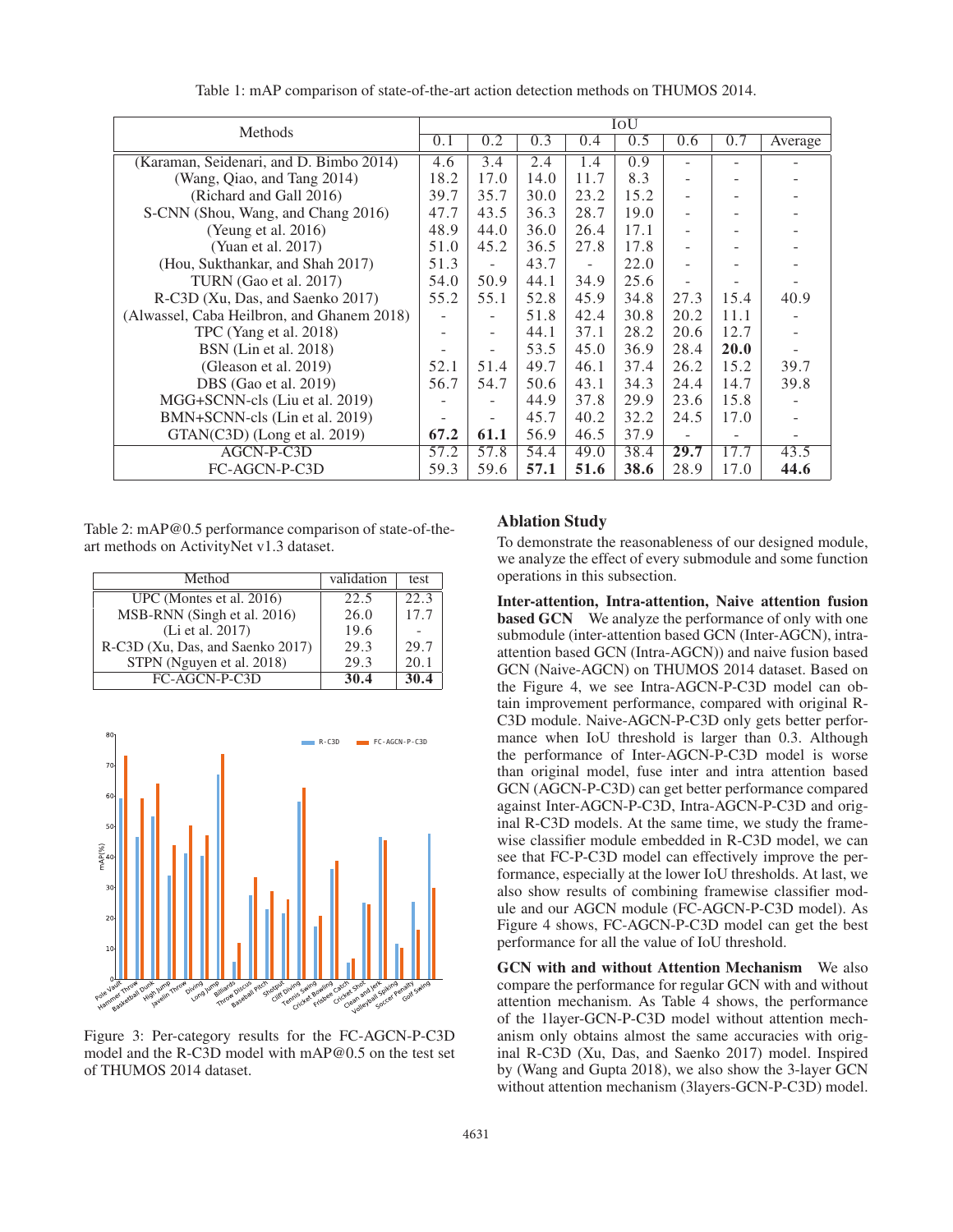

Figure 4: mAP at different overlap IoU thresholds performance comparison of FC (framewise classifier), Inter-AGCN, Intra-AGCN, Naive-AGCN and AGCN modules on THUMOS 2014.

Table 3: mAP comparison of original and our proposed model with ResNet-34 as backbone on THUMOS 2014.

| Methods            | IoU  |      |      |      |      |  |
|--------------------|------|------|------|------|------|--|
|                    |      |      |      |      |      |  |
| P-ResNet34         | 54.2 | 53.1 | 49.5 | 43.8 | 36.9 |  |
| FC-AGCN-P-ResNet34 | 56.7 | 55.4 | 51.9 | 46.7 |      |  |

Table 4: mAP comparison between GCN with and without attention mechanism on THUMOS 2014.

| Methods           | IOU  |      |      |       |      |  |
|-------------------|------|------|------|-------|------|--|
|                   | 0.1  | 0.2  | 0.3  | (0.4) | 0.5  |  |
| $R-C3D$           | 55.2 | 55.1 | 52.8 | 45.9  | 34.8 |  |
| 1layer-GCN-P-C3D  | 55.3 | 54.8 | 52.0 | 46.4  | 34.7 |  |
| 3layers-GCN-P-C3D | 57.8 | 57.6 | 54.2 | 47.4  | 34.8 |  |
| GAT-P-C3D         | 55.1 | 54.8 | 52.0 | 46.2  | 34.4 |  |
| $AGCN-P-C3D$      | 57.2 | 57.8 | 54.4 | 49.0  | 38.4 |  |

By contrast, the model (AGCN-P-C3D, 1 layer) with attention mechanism can get almost the best performance. We also show the performance of GAT-P-C3D (Busbridge et al. 2017), which is similar to our inter attention based GCN, but our model achieves less computational complexity.

Choosing Learnable Parameter Matrix or  $f_{avg,r}$  Function for Intra Attention based GCN We also compare the results of using learnable parameter matrix with those of using  $f_{avg,r}$  function in intra attention based GCN. As Table 5 shows, using learnable parameter matrix (AGCN-P-C3D (lpm)) has the worse temporal action detection accuracy. Thus, simply using average along rows not only reduces the computation complex but also improves performance.

Using  $f_{mask}$  or not We also analysis whether using  $f_{mask}$ function or not for inter attention based GCN. As Table 6 shows, without  $f_{mask}$  function, AGCN-P-C3D (w/o) model

Table 5: mAP comparison between using learnable parameter matrix (lpm) and  $f_{avg,r}$  function for intra attention based GCN on THUMOS 2014.

| <b>Methods</b>     | IOU           |      |      |       |      |  |
|--------------------|---------------|------|------|-------|------|--|
|                    |               |      | 0.3  | (0.4) |      |  |
| $AGCN-P-C3D$ (lpm) | $53.0$   53.2 |      | 50.2 | 44.1  | 33.9 |  |
| AGCN-P-C3D         | 57.2          | 57.8 | 54.4 | 49.0  | 38.4 |  |

Table 6: mAP comparison between using  $f_{mask}$  function or not for intra attention based GCN on THUMOS 2014.

| <b>Methods</b>     | IOU |               |      |      |      |  |
|--------------------|-----|---------------|------|------|------|--|
|                    |     | 0.2           | 0.3  |      |      |  |
| $AGCN-P-C3D (w/o)$ |     | $58.7$   57.2 | 53.7 | 46.9 | 35.8 |  |
| AGCN-P-C3D         |     | 57.8          | 54.4 | 49.0 | 38.4 |  |

obtains worse performance almost in all overlap IoU thresholds except 0.1. Furthermore, with  $f_{mask}$ , the improved performance compared against that without  $f_{mask}$  will be larger at the higher value of the overlap IoU threshold. This is because that the temporal action proposals which do not intersect almost have no affects with each other. If we still use vision similarity to create the connected relation for adjacency matrix of GCN, the performance will be worse.

# **Conclusion**

This paper proposes an attention based GCN for action detection in video, solving the problem that the proposal 3D CNNs based video action detection can not utilize the relations of temporal action proposals. Moreover, our AGCN can learn the intra long-range dependencies for every node in graph node matrix and learn the inter dependencies among proposals for adjacency matrix in the graph. Besides, to improve the whole network temporal action detection performance, we introduce the simple and effective framewise classifier module to enhance the backbone presentation capabilities. Compare with state-of-the-art methods, our proposed method can get the best performance.

### Acknowledgments

This work was supported by National Natural Science Foundation of China (61690202, 61872021), Fundamental Research Funds for Central Universities (YWF-19-BJ-J-271), Beijing Municipal Science and Technology Commission (Z171100000117022), and State Key Lab of Software Development Environment (SKLSDE-2018ZX-04).

#### References

Alwassel, H.; Caba Heilbron, F.; and Ghanem, B. 2018. Action search: Spotting actions in videos and its application to temporal action localization. In *ECCV*.

Bahdanau, D.; Cho, K.; and Bengio, Y. 2014. Neural machine translation by jointly learning to align and translate. *arXiv preprint arXiv:1409.0473*.

Busbridge, D.; Sherburn, D.; Cavallo, P.; and Hammerla, N. 2017. Graph attention networks. *arXiv preprint arXiv:1710.10903*.